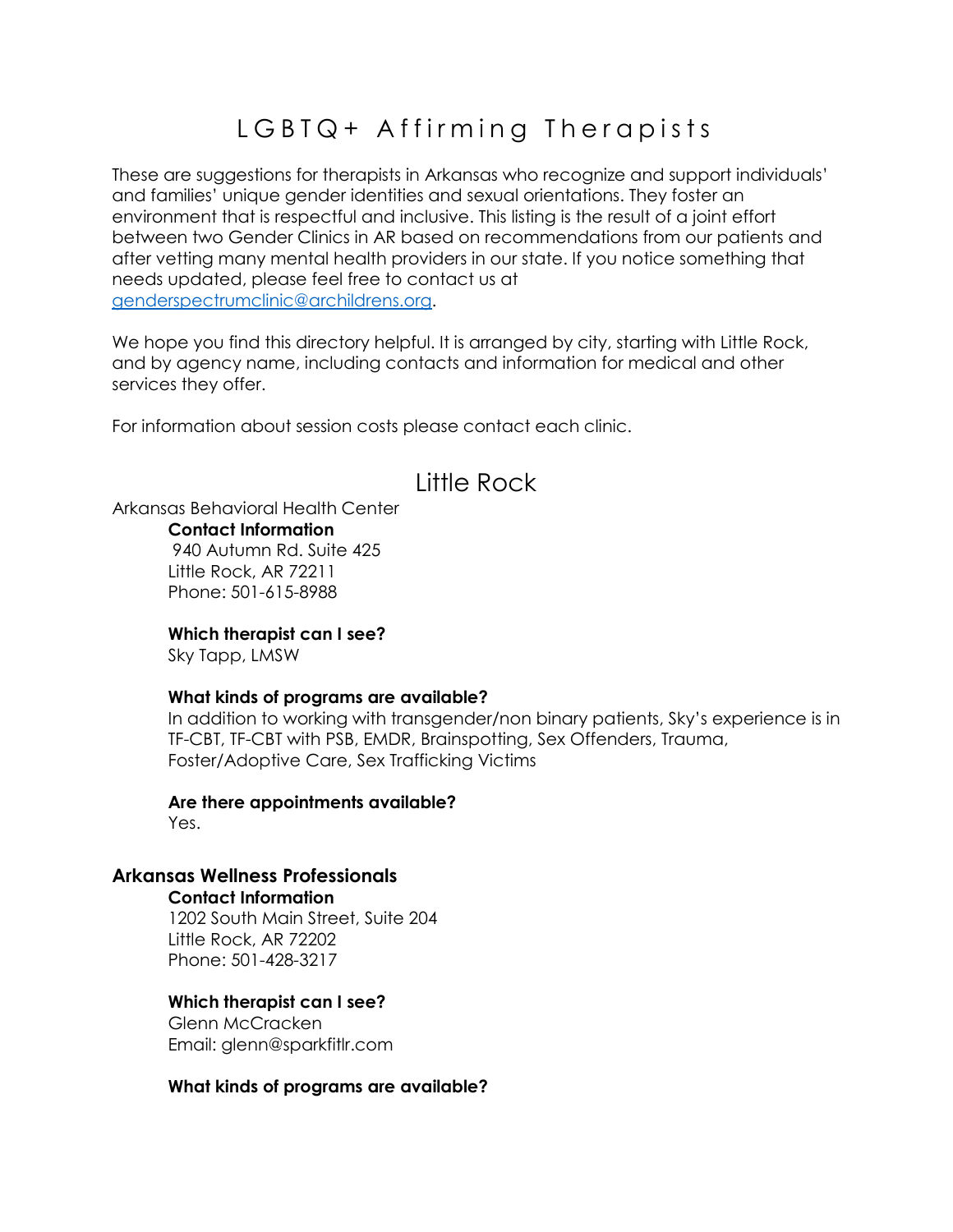We offer individual, group, and family support. Our therapies include yoga, Cognitive Behavioral Therapy (CBT), Acceptance and Commitment Therapy (ACT), therapies for anxiety and mood disorders, and some Eye Movement Desensitization and Reprocessing (EMDR) methods.

### **Are there appointments available?**

Yes. We offer appointments on Sundays. They are available in the mid-morning and afternoon.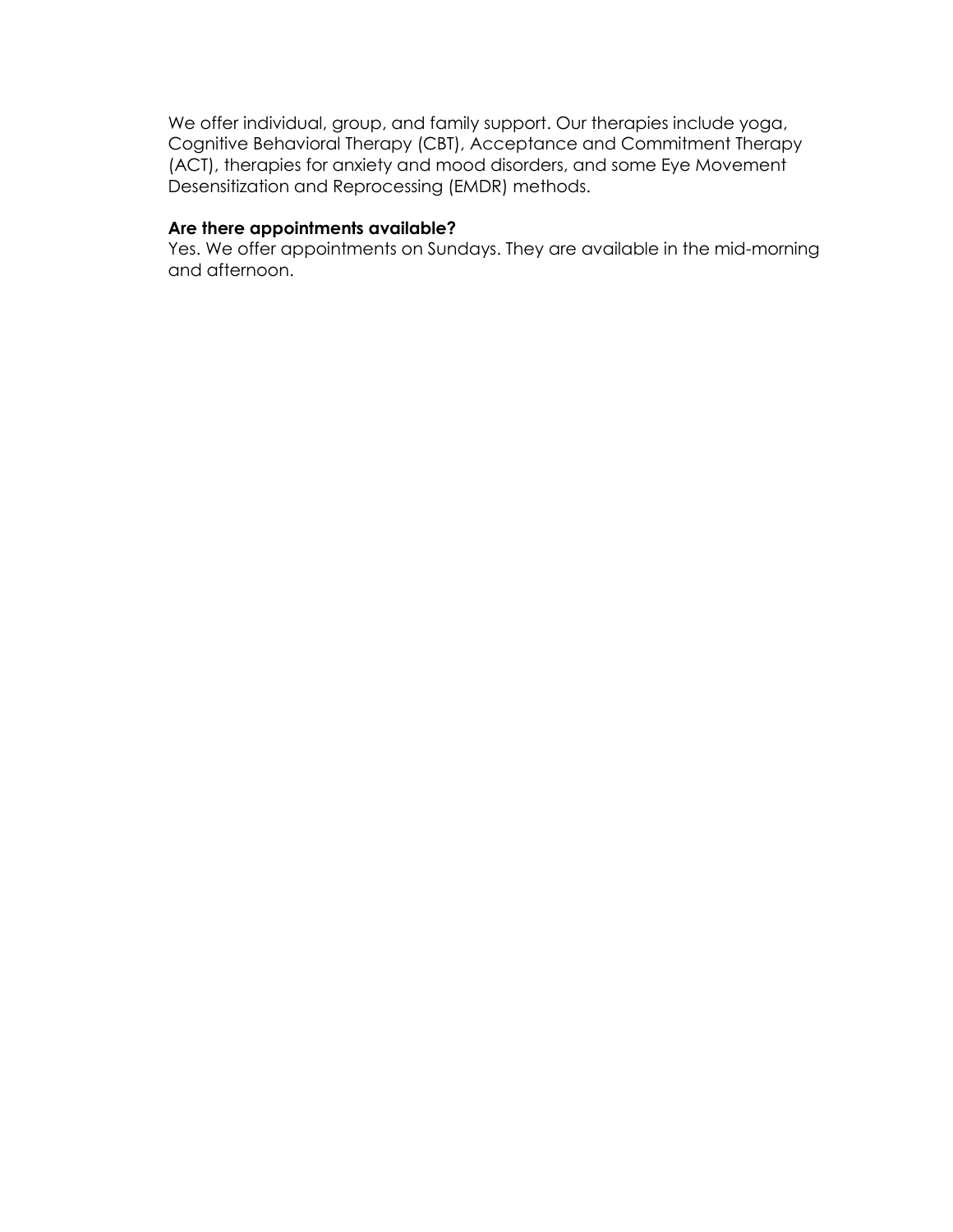## **Attachment Services of Arkansas**

**Contact Information** 210 S. Pulaski Street Little Rock, AR 72201 Phone: 501-414-9141

#### **Which therapists can I see?**

Laura Danley and Cindy Brown

#### **What kinds of programs are available?**

We offer individual therapy sessions. We do not have support groups or parent support at this time.

#### **Are there appointments available?**

Yes.

## **Behavioral Health Services**

#### **Contact Information**

Arkansas Medical Society Building 10 Corporate Hill Drive, Suite 330 Little Rock, AR 72205 Phone: 501-954-7470

#### **Which therapists can I see?**

Any of our therapists can help you. We have 12 therapists.

#### **What kinds of programs are available?**

We offer parent services. We may offer support groups in the future.

#### **Are there appointments available?**

Yes. Talk to the director, Susan Reed. She will work with you to find a therapist that is right for you.

## **Bowen Wellness Center**

#### **Contact Information**

10515 W. Markham Street Little Rock, AR 72205 Phone: 501-960-8149

#### **Which therapist can I see?**

Angie Bowen

#### **What kinds of programs are available?**

We offer family support and counseling and individual therapy.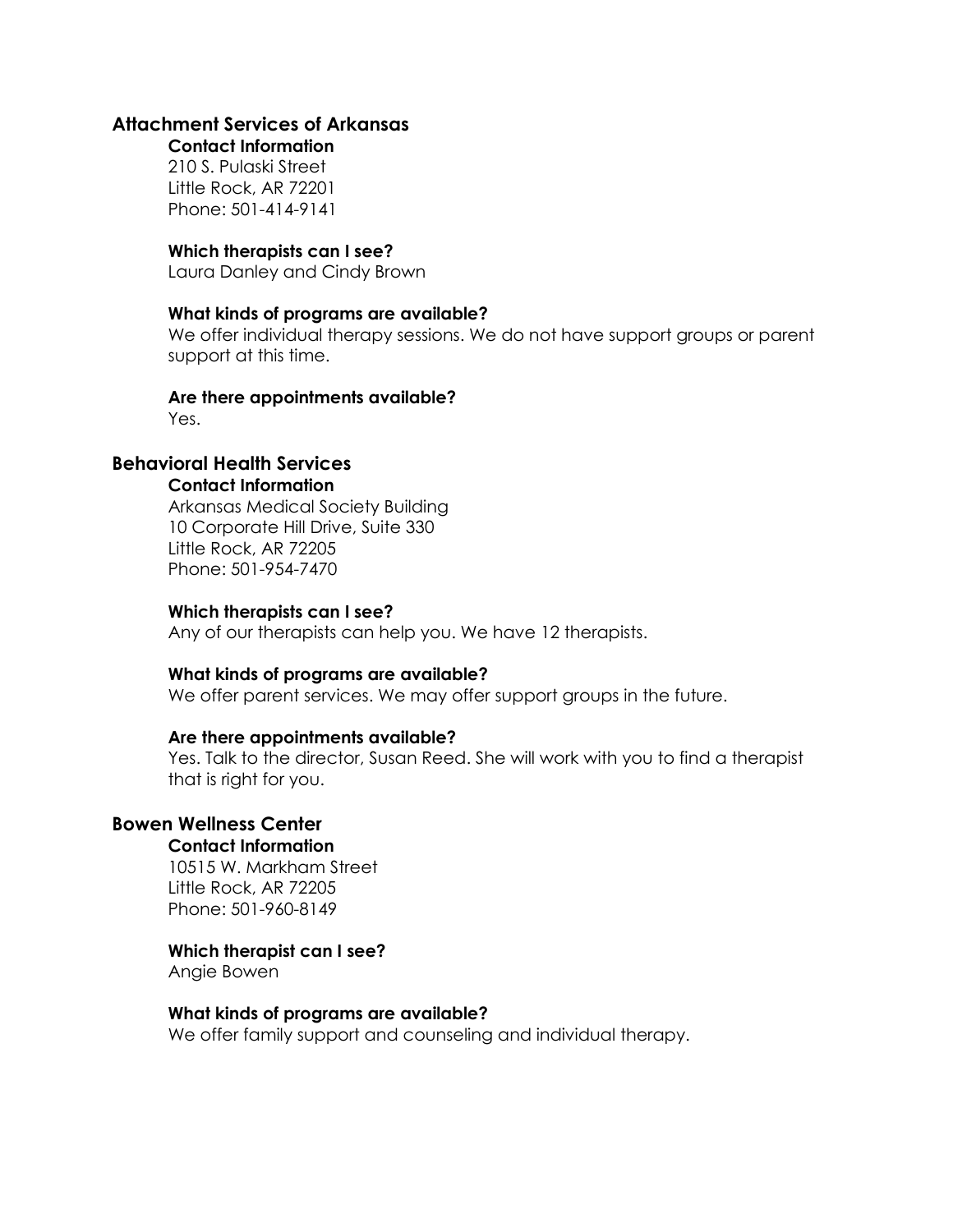## **Chenal Family Therapy PLC (West Little Rock)**

**Contact Information** Kirkpatric Plaza 10800 Financial Centre Parkway, Suite 290 Little Rock, AR 72211 Phone: 501-781-2230

## **Which therapist can I see?**

Any of our therapists can help you.

## **What kinds of programs are available?**

We offer individual and family support.

#### **Are there appointments available?**

Yes. Easiest way to schedule is to go to<https://chenaltherapy.com/new-client/>

## **Hillcrest Therapy Center**

#### **Contact Information**

5506 W. Markham Street Little Rock, AR 72205 Phone: 501-353-0956

## **Which therapist can I see?**

Kate Richards

## **What kinds of programs are available?**

We offer individual therapy only for ages 18 and over.

## **Are there appointments available?**

Yes.

## **Insight Renewal Center**

#### **Contact Information**

2723 Foxcroft Road, Suite 202B Little Rock, AR 72227 Phone: 501-414-0111

## **Which therapists can I see?**

Paula McCarther, Stephanie Rose, Elizabeth Buchman, Kelly Brown

#### **What kinds of programs are available?**

We offer individual support. We may offer support groups in the future.

## **Are there appointments available?**

Yes.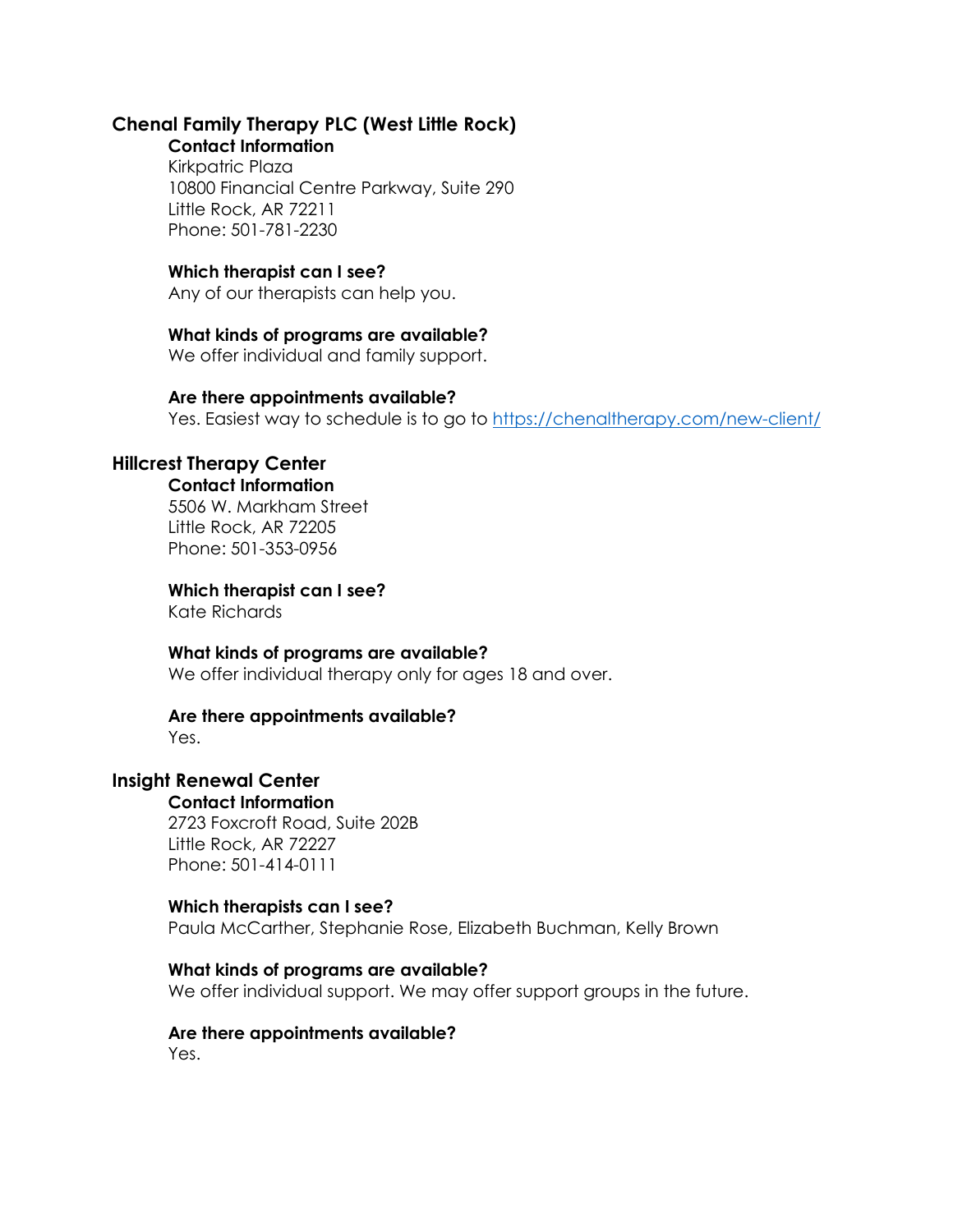#### **Integrative Counseling Center**

#### **Contact Information**

2723 Foxcroft Road Suite 202B Little Rock, AR 72227 Phone: 501-823-0573

## **Which therapists can I see?**

Candace Carter, Joshua Halamek

#### **What kinds of programs are available?**

Individual and family therapy

## **Are there appointments available?**

Yes.

## **Kavanaugh Clinic**

#### **Contact Information**

2601 Kavanaugh Blvd, Suite 5 Little Rock, AR 72205 Phone: 501-663-8990

#### **Which therapist can I see?**

Dr. Jon Mourot Cai Carvalhaes, LCSW

#### **What kinds of programs are available?**

We offer services to people between the ages 3 and 73. Our short term treatment is: 1 to 6 sessions average.  **Individual and family therapy:** We want parents to be involved!

#### **Are there appointments available?**

Yes, but you may have to wait 2 to 3 weeks for that appointment with Dr. Jon Mourot. Cai Carvalhaes, LCSW doesn't have a waiting list.

## **Living Resilient**

#### **Contact Information**

900 S Shackleford Rd Ste 300 Little Rock, AR 72211 501-765-3266

## **Which therapists can I see?**

Sabrina Blevins, LCSW

## **What kinds of programs are available?**

Individual and family therapy

## **Are there appointments available?**

Often she has a waitlist of 2 months.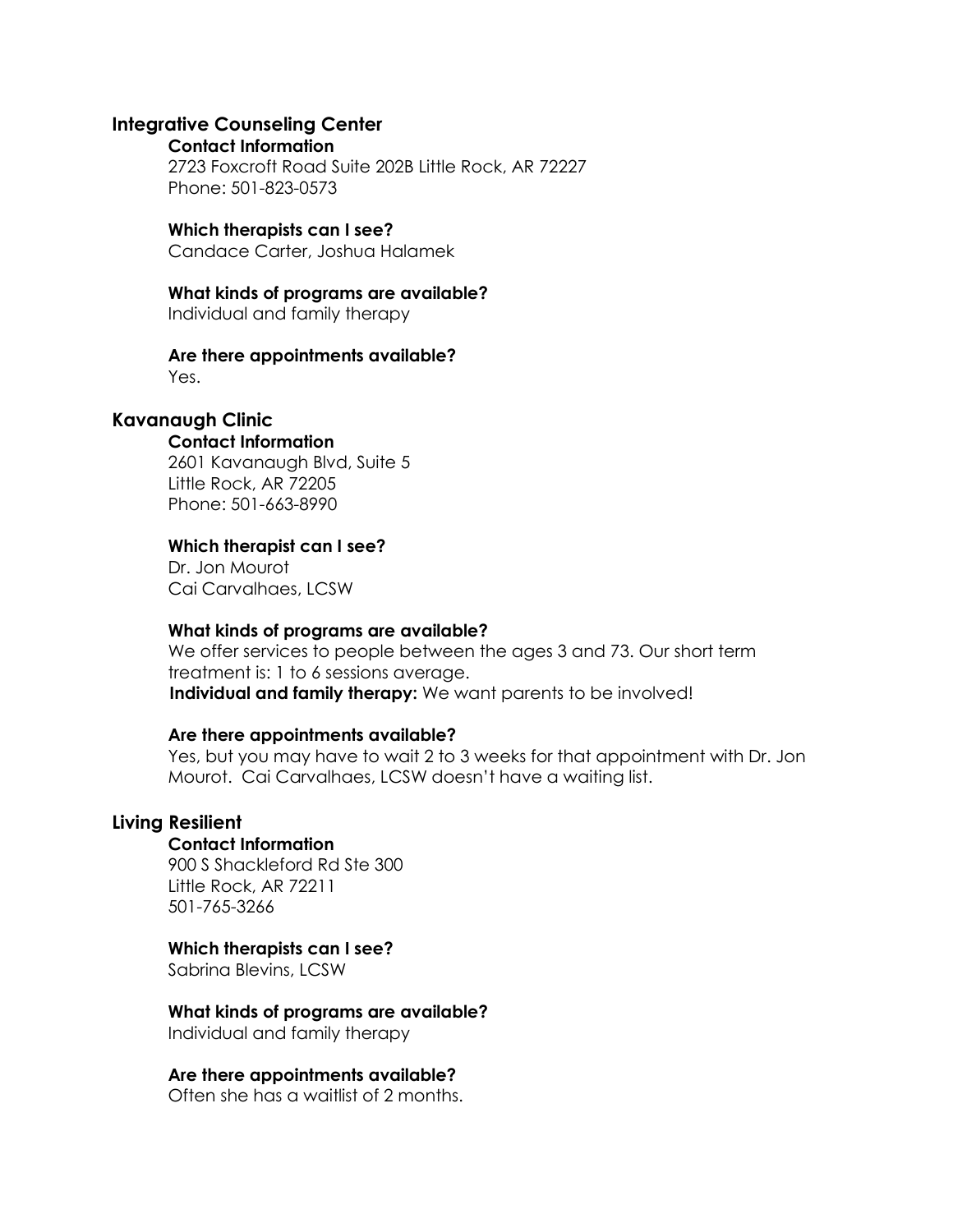## **Lucie's Place**

#### **Contact Information**

300 South Spring Street, Suite 715 Little Rock, AR 72201 Phone: 855-582-4377 Email: [LuciesPlaceAR@gmail.com](mailto:LuciesPlaceAR@gmail.com) Website: [http://www.luciesplace.org](http://www.luciesplace.org/)

#### **Which therapists can I see?**

You can see any of the volunteer licensed and insured independent counselors.

#### **What kinds of programs are available?**

We offer free individual counseling to young LGBT adults who:

- o Are homeless
- o Are at risk of becoming homeless
- o Have past experiences with homelessness

### **Can I get help with getting to and from my sessions (transportation)?**

Yes. You will get a bus pass to get to and from your sessions.

#### **How do I apply for transportation?**

The application form is on our website [http://www.luciesplace.org](http://www.luciesplace.org/)

## **Martin Counseling Services, LLC Contact Information**

Little Rock, Arkansas 72207 Phone: [\(501\) 575-1052](tel:+1-501-575-1052)

#### **Which therapist can I see?**

Anita Martin

#### **What kinds of programs are available?**

We offer Individual and Family Therapy.

#### **Are there appointments available?** Yes.

## **New Path Mental Health and Wellness Contact Information**

1808 Executive Center Dr, Suite 303 Little Rock, Ar 72211 Phone: 501-506-1587

#### **Which therapist can I see?**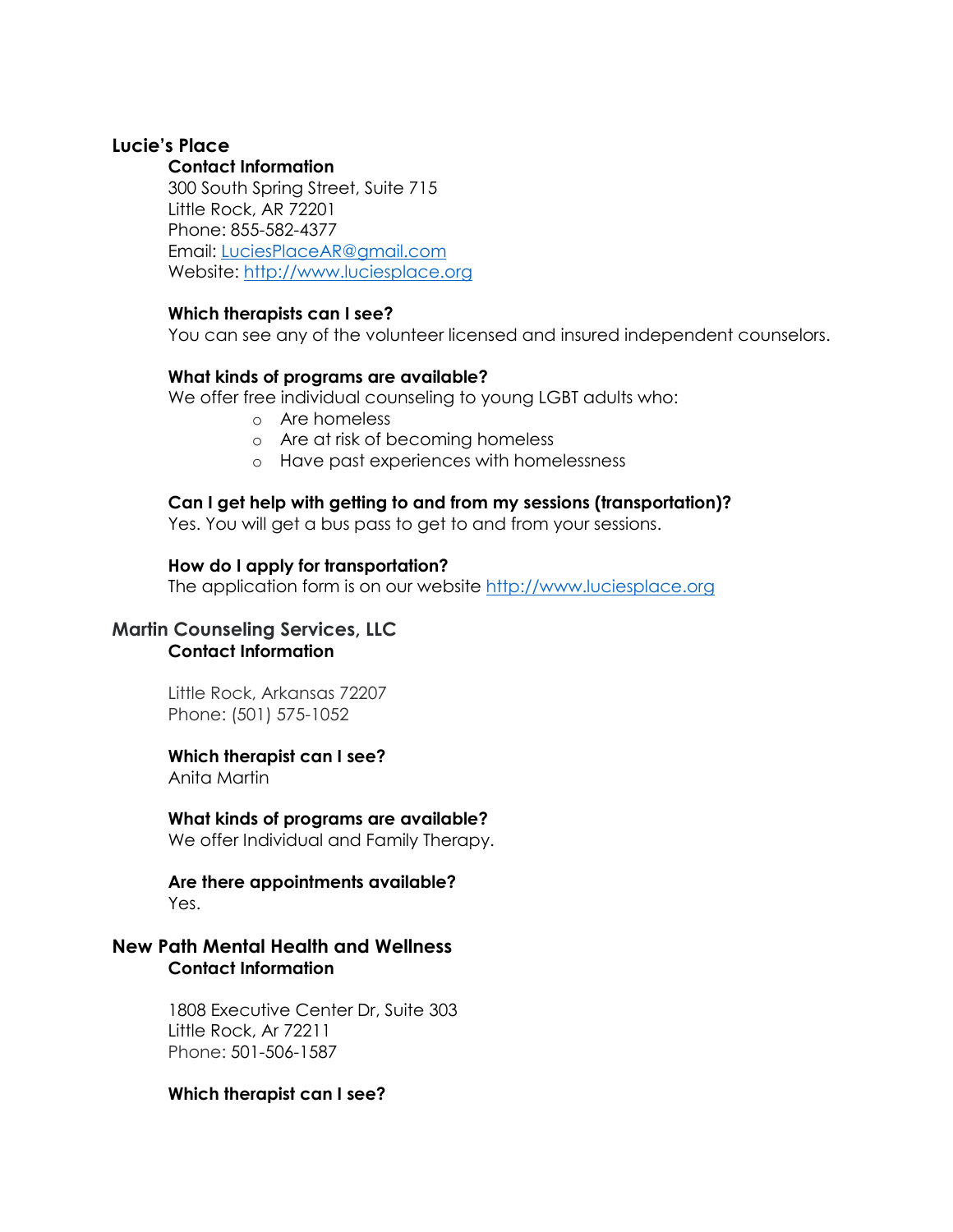\*Called & emailed to clarify on 12/1/21

### **What kinds of programs are available?**

We offer Individual and Family Therapy.

#### **Are there appointments available?**

Yes, but there is a waitlist.

## **Rice Clinic: Christian Based Mental Health**

**Contact Information** 1301 Wilson Road Little Rock, AR 72205 Phone: 501-225-0576

**Which therapist can I see?**

Scotty Smittle

#### **What kinds of programs are available?**

We offer individual therapy for transgender persons and their families of all ages.

# **Are there appointments available?**

Yes.

## **Riverstone Wellness Center**

**Contact Information** 5905 Forest Place, Suite 230 Little Rock, AR 72207 Phone: 501-777-3200

#### **Which therapists can I see?**

Tiffany Estes Crystal Pace Beth White

Brooke Shultz Nancy Streit Meredith Scroggin

### **What kinds of programs are available?**

We offer a yoga group for ages 18 and over.

#### **Are there appointments available?** Yes.

#### **Theraworks, pllc.**

## **Contact Information**

900 South Shackleford Suite 300 Little Rock, AR 72221 Phone: 501-301-5574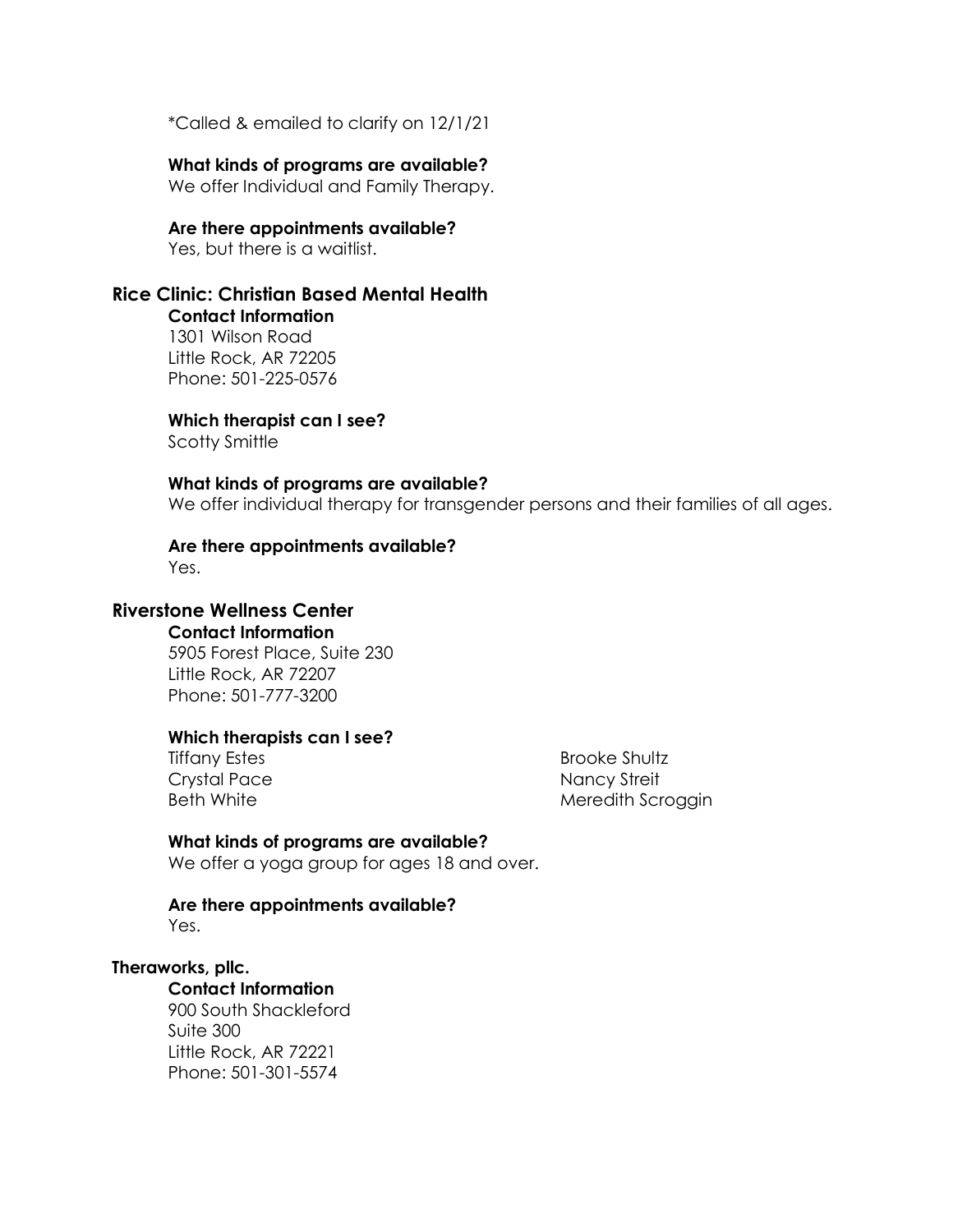#### **Which therapists can I see?**

Kym Palmer, LCSW

**What kinds of programs are available?** Individual and Family therapy (if indicated).

**Are there appointments available?** Yes.

**The Pointe**

#### **Contact Information**

400 Hardin Rd #150, Little Rock, AR 72207 Phone: 501) 603-2147

#### **Which therapist can I see?**

J. Wade Younger sees teens and adults

#### **What kinds of programs are available?**

He offers individual and family therapy.

#### **Are there appointments available?**

He is usually booked.

## **True Self Therapy**

### **Contact Information**

5506 West Markham Street Little Rock, AR 72205 Phone: (404) 808-7511

#### **Which therapist can I see?**

Courtney Frierson sees people 18 and older. J. Wade Younger sees teens and adults

#### **What kinds of programs are available?**

We offer individual and family therapy. We do not have support groups.

#### **Are there appointments available?**

They are usually booked.

## **UAMS Walker Family Clinic**

## **Contact Information**

PRI Building 4301 W. Markham Street Little Rock, AR 72205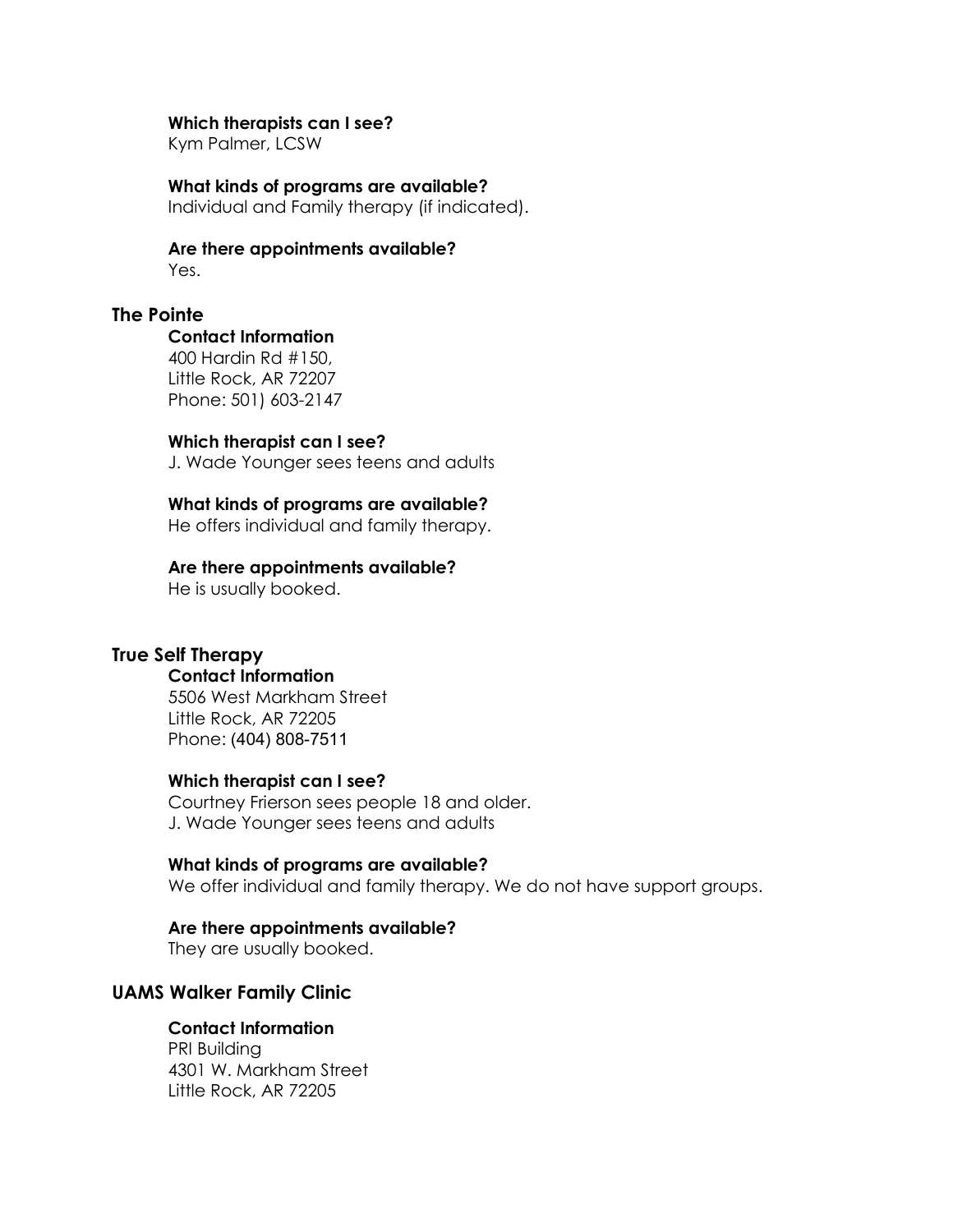Phone: 501-526-8200

## **Which psychiatrists can I see?**

Dr. Samuel Jackson Dr. Megan Mueller Dr. San Bui Dr. Vanessa Freeman Dr. Sydney Grant Dr. Lauren Davis Dr. Patrick Sassoon Dr. Andrew Worley Dr. Bryant Virden

## **What kinds of programs are available?**

We offer:

- Dialectical Behavioral Therapy (DBT)
- Anxiety and Depression Groups
- Individual Therapy

## **Wellspring Renewal Center**

**Contact Information**

101 North Woodrow Little Rock, AR 72205 Phone: 501-265-0046

## **Which therapists can I see?**

Sean Oakley (501-291-2631) Rebecca Spooner Leah Payne **Michelle Ainsworth** Michelle Whitfield

## **What kinds of programs are available?**

We offer individual and family therapy. We may offer support groups in the future.

## **How do I make an appointment?**

Set up appointment online at<https://wellspringrenewalcenter.com/> or email sean@wellspringrenewalcenter.com

## **Are there appointments available?**

Yes.

**Batesville** 

## **Mid-South Health Systems**

**Contact Information**  1650 White Drive Phone: 870-919-3381

## **Which therapists can I see?**

Merinda Jackson

#### **What kinds of programs are available?**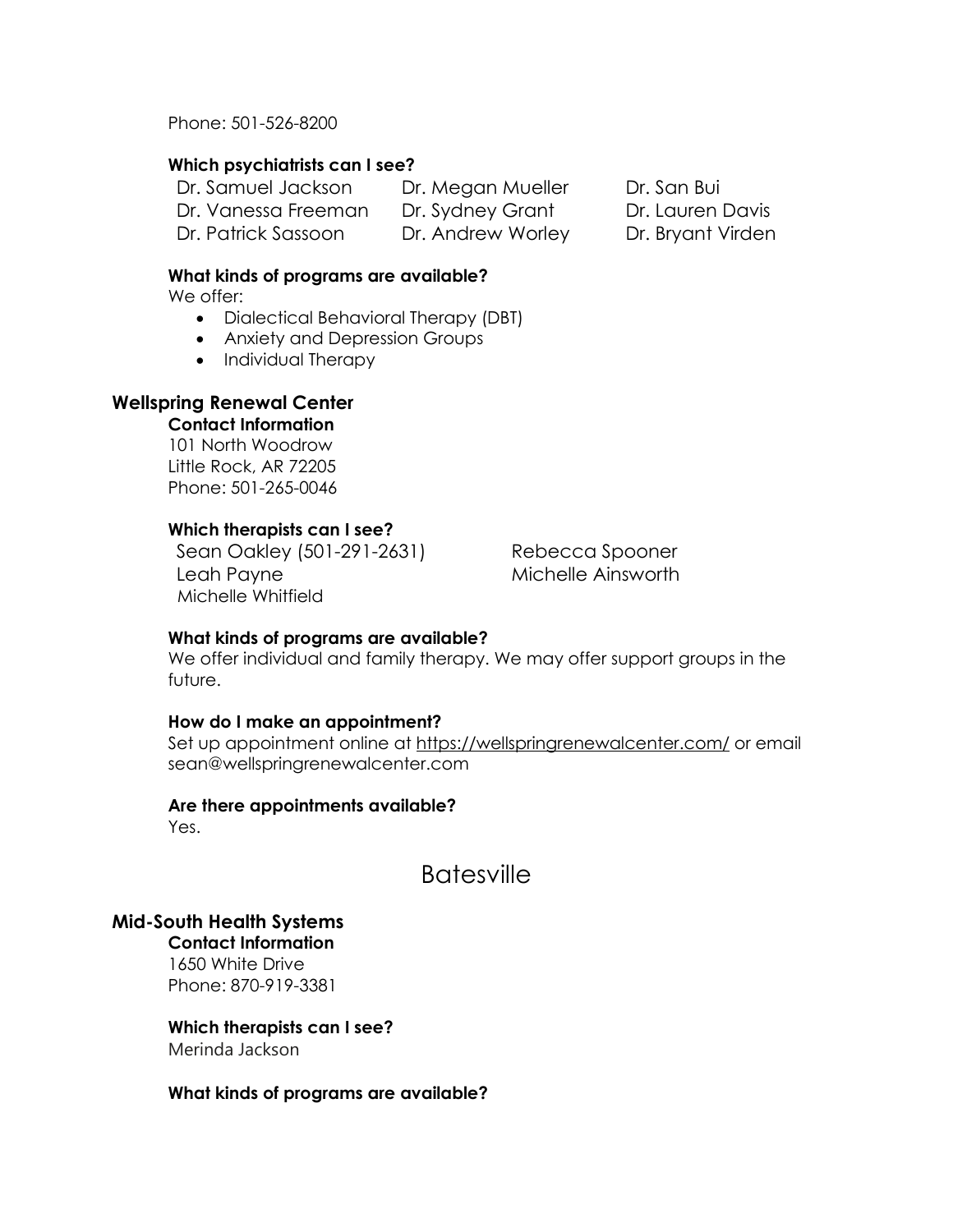Family and Individual Therapy.

#### **Are there appointments available?**

Yes. Sometimes there is a 2-3 week wait for an intake.

## Benton

## **Chenal Family Therapy PLC (Saline County)**

**Contact Information** 3230 Marketplace Avenue Suite 4 Bryant, AR 72022 Phone: 501-781-2230

#### **Which therapist can I see?**

Any of our therapists can help you.

#### **What kinds of programs are available?**

We offer individual and family therapy only.

#### **Are there appointments available?**

Yes. Easiest way to schedule is to go to<https://chenaltherapy.com/new-client/>

## Bentonville

## **Chenal Family Therapy PLC (Bentonville)**

**Contact Information** 5507 W. Walsh Lane Rogers, AR 72758 Phone: 479-595-0333

#### **Which therapists can I see?**

You can see any of our therapists.

#### **What kinds of programs are available?**

We offer individual and family therapy only.

#### **Are there appointments available?**

Yes. Easiest way to schedule is to go to<https://chenaltherapy.com/new-client/>

## **Bentonville Counseling**

**Contact Information** 2104 SW 14th St Bentonville, AR Phone: 479-310-6850

#### **Which therapists can I see?**

Jason LeCompte, LPC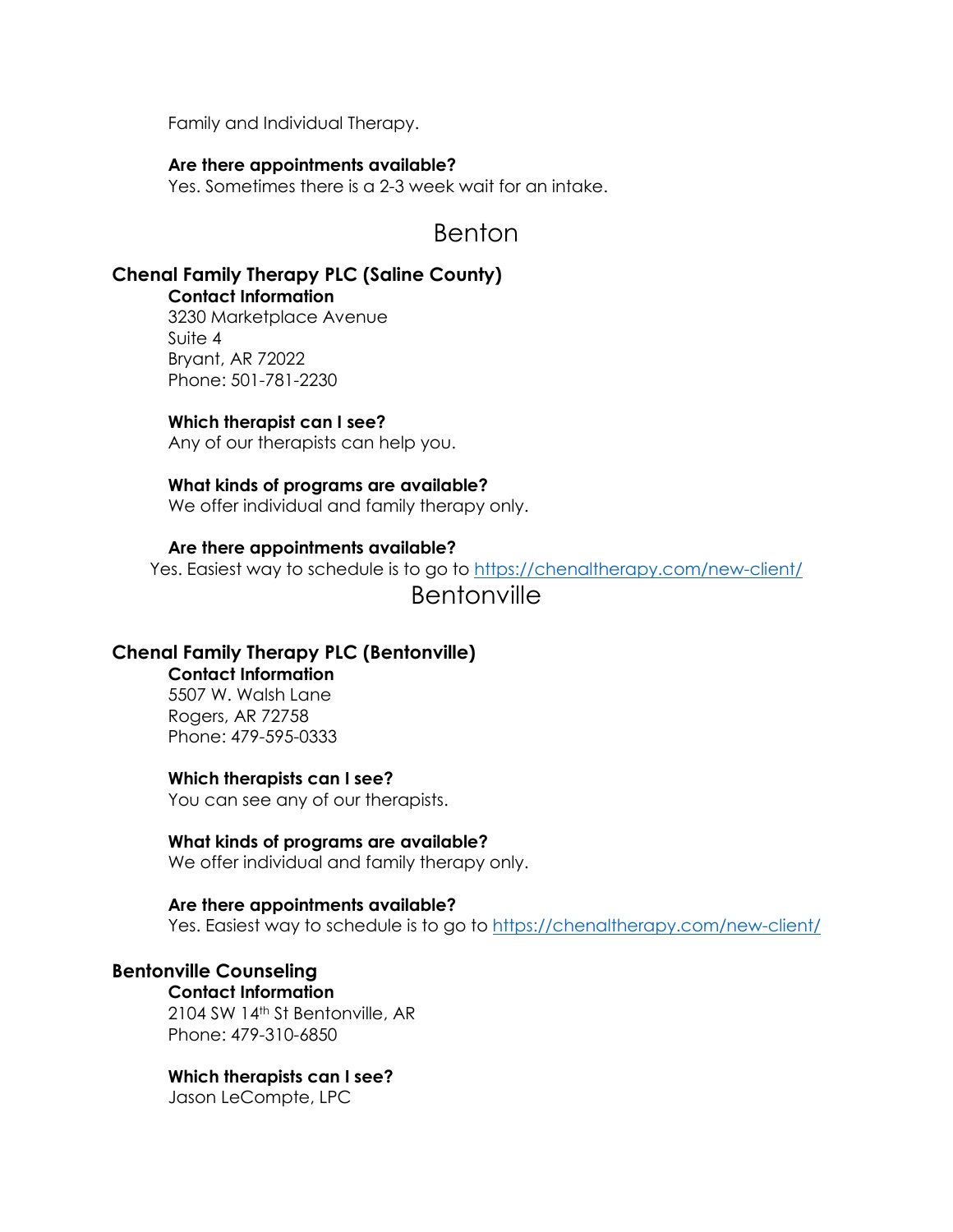#### **What kinds of programs are available?**

We offer individual, family and group therapy for people ages  $12+$ . The Trans Teen Support Group is \$30 a session**.** It is a Bi-Weekly Support Group for Teens (ages 13-17) who identify as transgender, non-binary, GNC, gender fluid or gender queer.

#### **Are there appointments available?**

Yes.

# Bryant

## **Pinnacle Pointe Outpatient**

**Contact Information** 2213 N. Reynolds Road, Suite 1 Bryant, AR 72202 Phone: 501-847-0081

#### **Which therapists can I see?**

Amanda Nelson, other affirming therapists there too.

#### **What kinds of programs are available?**

We offer individual therapy for adults and teens. Your family can be included in individual counseling with you.

## **Are there appointments available?**

Yes.

# Clinton

## **Conway Counseling and Wellness**

## **Contact Information**

[224 Shake Rag Rd, Clinton, AR 72031](https://www.bing.com/local?lid=YN873x4591083042333002070&id=YN873x4591083042333002070&q=Conway+Counseling&name=Conway+Counseling&cp=35.57516098022461%7e-92.45397186279297&ppois=35.57516098022461_-92.45397186279297_Conway+Counseling&FORM=SNAPST) Phone: 501-745-8001

## **Which therapists can I see?**

CariAnn Bergner-Moore, Shane Baskins, LPC, Marian smith, ph.d , Chelsea Farrar, LPC

#### **What kinds of programs are available?**

We offer Individual and Family Therapy.

# **Are there appointments available?**

Yes.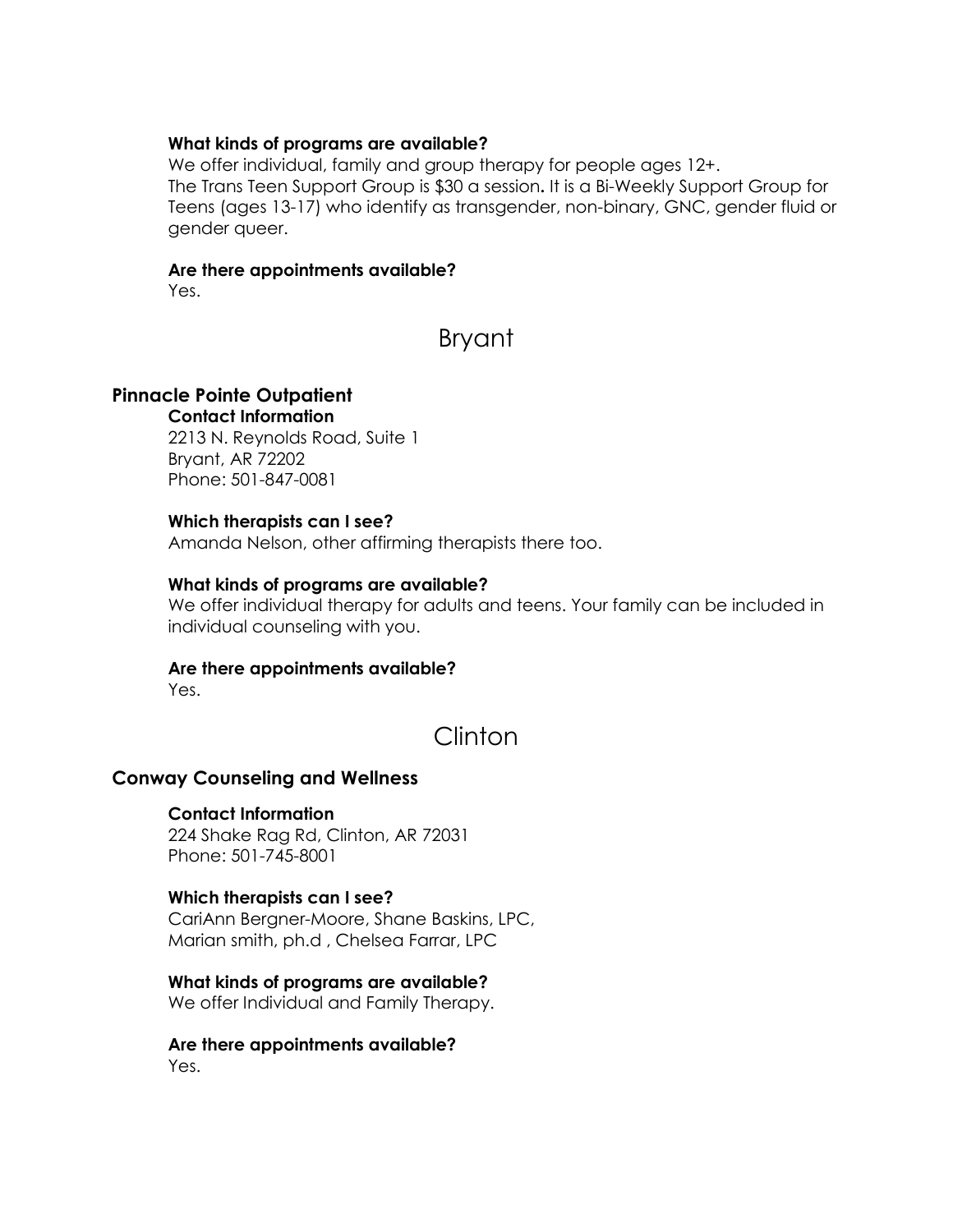# Conway

## **An Embraced Life**

#### **Contact Information**

1422 Caldwell Street, Suite H Conway, AR 72034 Phone: 501-408-2042

### **Which therapist can I see?**

Leslie Thomas

**What kinds of programs are available?** We offer individual therapy. We do not have support groups.

#### **Are there appointments available?** Yes.

# **Chenal Family Therapy PLC (Conway)**

#### **Contact Information**

575 Harkrider Street Conway, AR 72032 Phone: 501-781-2230

#### **Which therapists can I see?**

You can see any of our therapists.

#### **What kinds of programs are available?**

We offer individual and family therapy only.

## **Are there appointments available?**

Yes. Easiest way to schedule is to go to<https://chenaltherapy.com/new-client/>

## **Conway Counseling and Wellness Center**

## **Contact Information**

[855 S German Ln #1, Conway, AR 72034](https://www.bing.com/local?lid=YN873x12118217320019498973&id=YN873x12118217320019498973&q=Conway+Counseling+%26+Wellness&name=Conway+Counseling+%26+Wellness&cp=35.06892013549805%7e-92.44227600097656&ppois=35.06892013549805_-92.44227600097656_Conway+Counseling+%26+Wellness&FORM=SNAPST) Phone: 501-358-6606

## **Which therapists can I see?**

CariAnn Bergner-Moore, Shane Baskins, LPC, Marian smith, ph.d , Chelsea Farrar, LPC

#### **What kinds of programs are available?**

We offer Individual and Family Therapy.

**Are there appointments available?** Yes.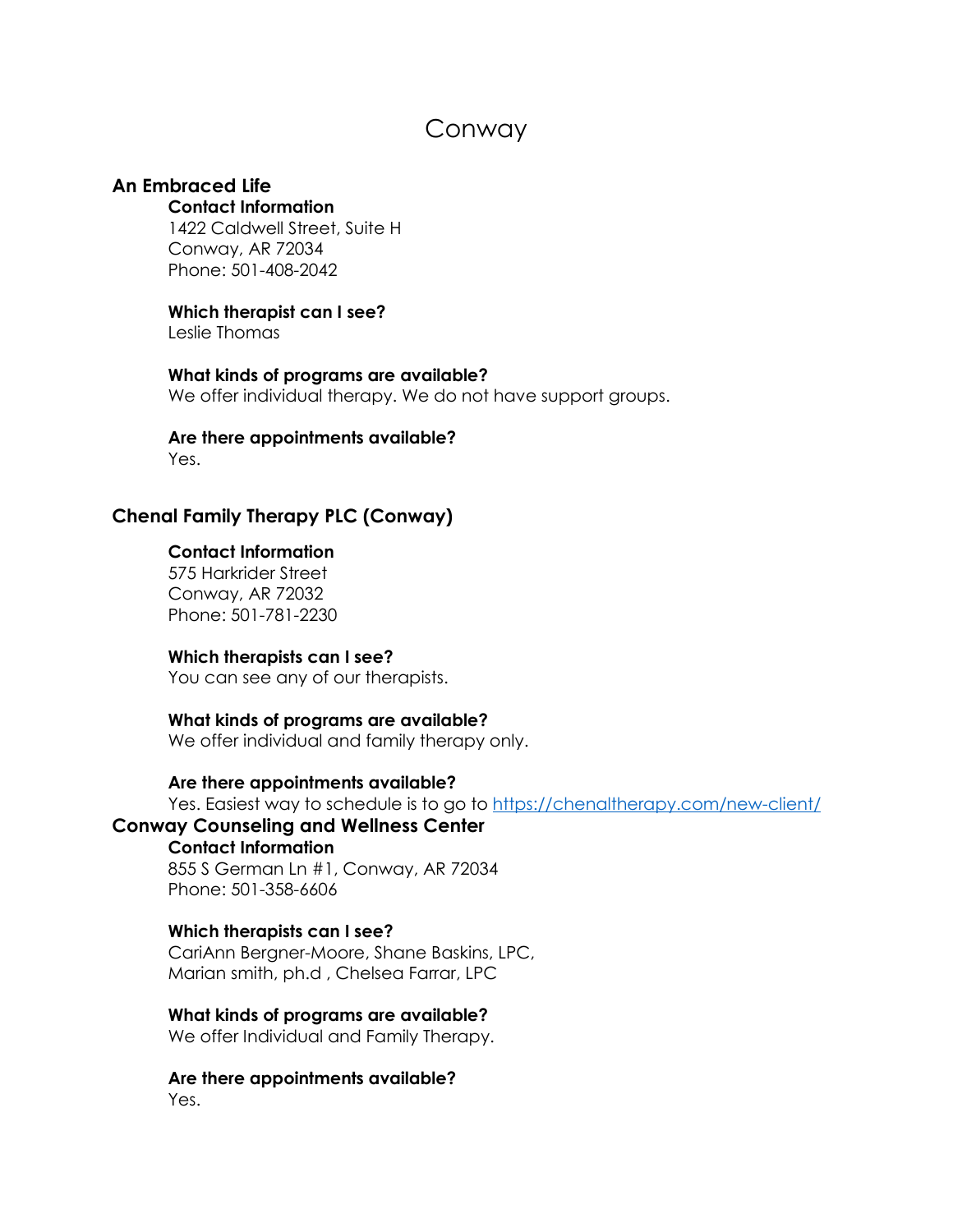## **Martin Counseling Services, LLC Contact Information**

Conway, Arkansas 72034 Phone: [\(501\) 575-1052](tel:+1-501-575-1052)

#### **Which therapist can I see?** Anita Martin

**What kinds of programs are available?** We offer Individual and Family Therapy.

**Are there appointments available?** Yes.

## **The Pointe Outpatient Behavioral**

#### **Contact Information**

2215 E Oak St, Conway, AR 72032 Phone: (501) 336-0511

## **Which therapists can I see?**

Chelsea Farrar, LPC

## **What kinds of programs are available?**

We offer Individual and Family Therapy.

#### **Are there appointments available?** Yes.

#### **ThriveWorks Counseling Contact Information**

575 Club Lane, Suite 103 Conway, AR 72034 Phone: 501-404-9737

## **Which therapist can I see?**

Jennifer Smitha

## **What kinds of programs are available?**

We offer family support group for Lesbian, Gay, Bisexual, Transgender, and Queer (LGBTQ) individuals. Our services are for ages 6 and over. We plan to start a LGBTQ support group for patients soon.

## **Are there appointments available?**

Yes.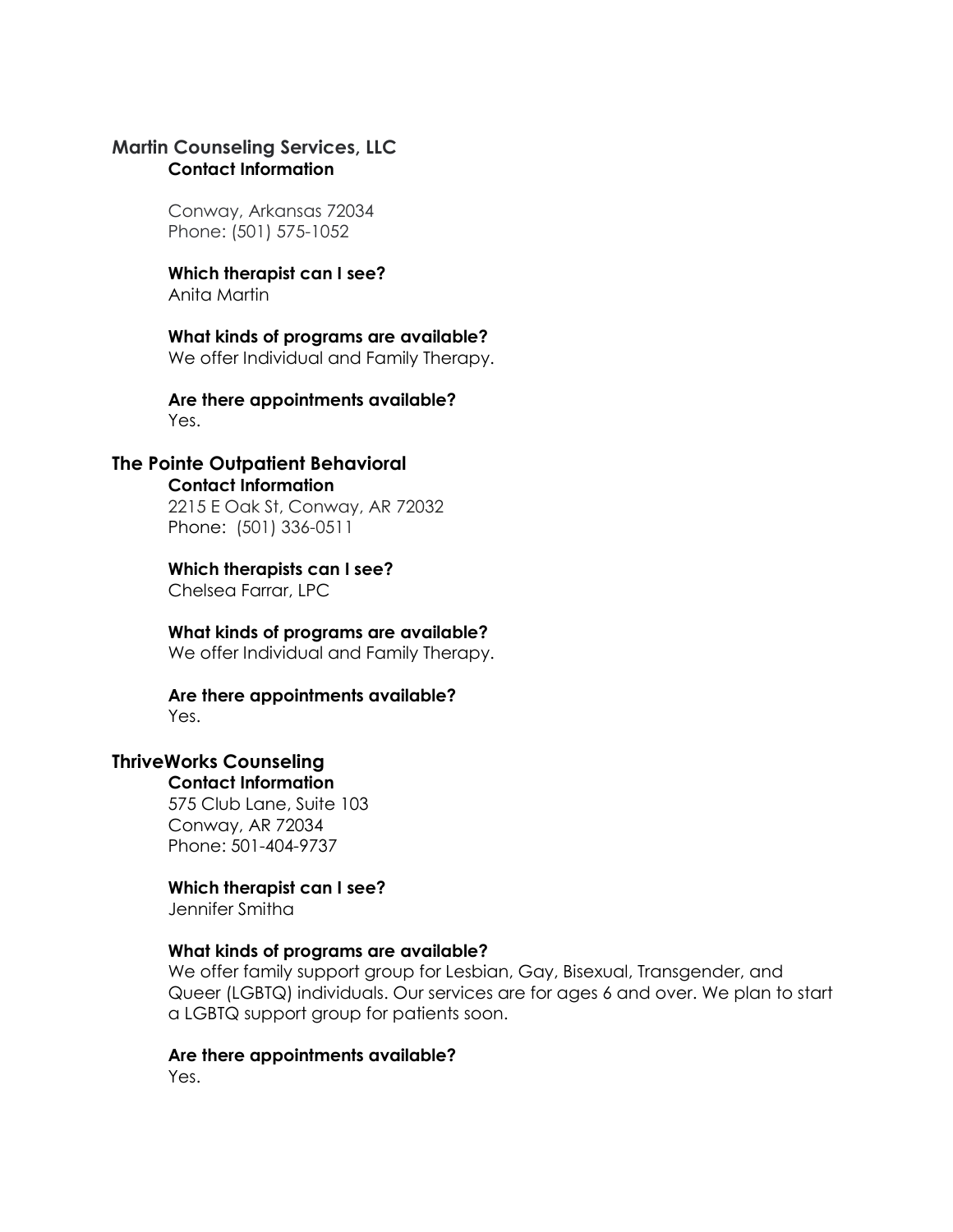# Farmington

## **Tara P. Therapy, PLLC**

#### **Contact Information**

128 Southwinds Drive, Suite 5, Farmington, AR 72730 Phone: 479.268.2874

## **Which therapist can I see?**

Tara Prestridge

**What kinds of programs are available?** Individual and Family therapy for people 18y/o+.

**Are there appointments available?**  Yes.

# **Fayetteville**

## **Alternative & Holistic Health Service**

**Contact Information**

2863 N. Old Missouri Road, Suite 112-C Fayetteville, AR 72703 Phone: 479-236-7676

## **Which therapist can I see?**

Cathy Campbell

#### **What kinds of programs are available?**

We offer healing spirit therapies to transgender individuals to children, adults, and their families. We do not offer supports groups. But we recommend going to Parents, Families and Friends of Lesbians and Gays (PFLAG) of Northwest Arkansas.

# **Are there appointments available?**

Yes.

## **Pearson Counseling Services, PLLC**

**Contact Information**

1747 N College Ave., Fayetteville, AR 72703 Phone: 479-268-2874

### **Which therapist can I see?**

Tammy Pearson, LCS, NCC

**What kinds of programs are available?**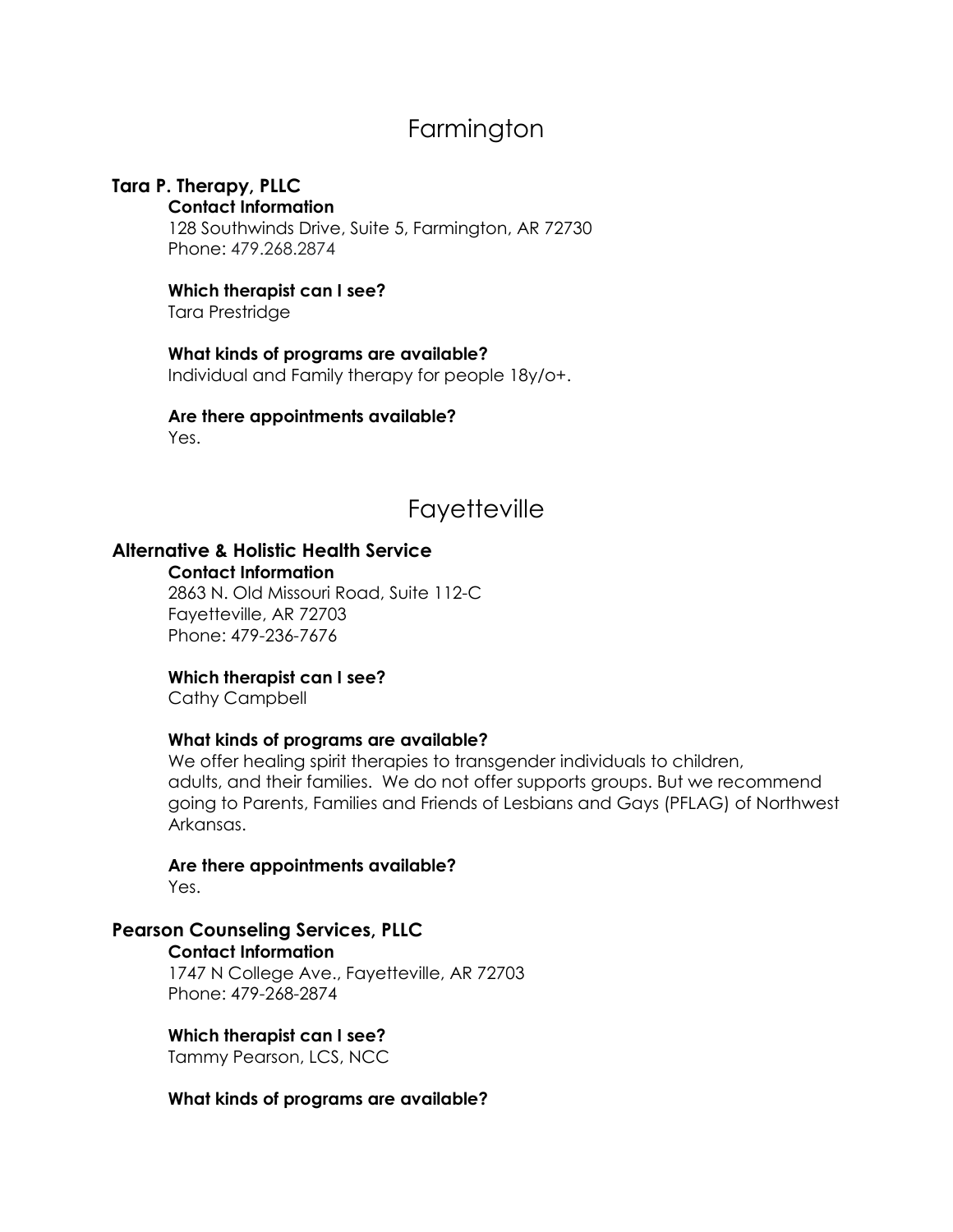We offer individual and family therapy for people when appropriate 4 y/o+.

#### **Are there appointments available?**

Yes for weekdays; short waitlist for weekend/evening appointments.

## **Midtown Counseling**

**Contact Information** 1845 Green Acres Road, Fayetteville, AR 72703 Phone: 479-947-8546

## **Which therapist can I see?**

Sam Wallace, Ph.D. LPC

## **What kinds of programs are available?**

We offer individual support.

## **Are there appointments available?**

Yes, but you may have to wait 2 to 4 weeks for that appointment.

# Fort Smith

## **Chenal Family Therapy PLC (Fort Smith)**

## **Contact Information**

5111 [Rogers](https://goo.gl/maps/jFQAjuDm6cMqafGH8) Ave., Suite 561 Fort Smith [72903](https://goo.gl/maps/jFQAjuDm6cMqafGH8) Phone: (479) [595-0333](tel:4795950333)

## **Which therapists can I see?**

You can see any of our therapists.

## **What kinds of programs are available?**

We offer individual and family therapy only.

## **Are there appointments available?**

Yes. Easiest way to schedule is to go to<https://chenaltherapy.com/new-client/>

## **Fresh Roots Family Counseling**

**Contact Information** 5401 Rogers Avenue Suite 200 Fort Smith, AR 72903 Phone: 479-226-8403

## **Which therapist can I see?**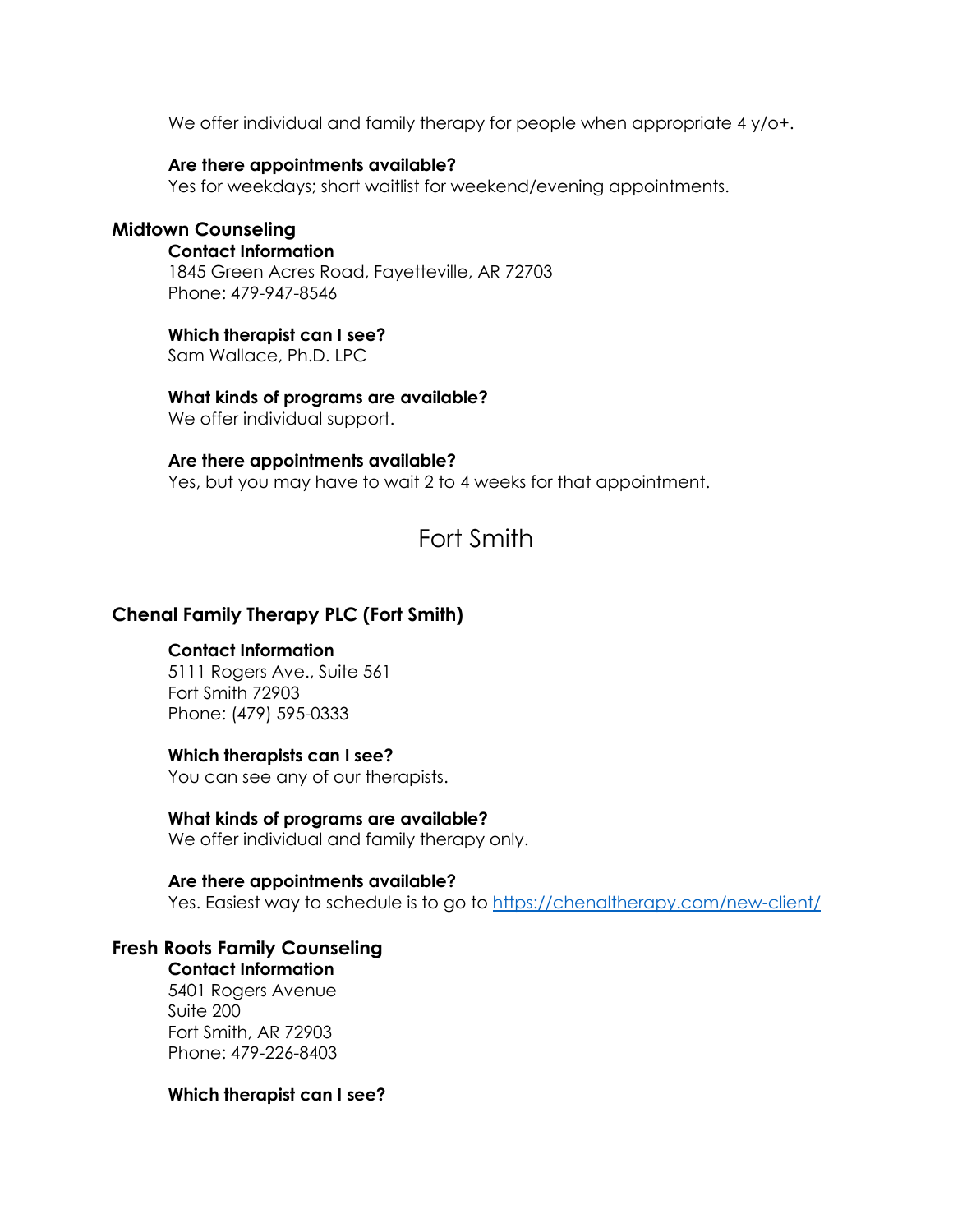Shawn Kispert

**What kinds of programs are available?** We offer individual support only.

**Are there appointments available?** Yes

Hope

# **Greta Diane Sweesy**

**Contact Information**

4906 Highway 29 N Hope, Arkansas 71801-9524 Phone: [\(870\) 703-5740](tel:%28870%29+703-5740)

#### **Which therapist can I see?**

Greta Diane Sweesy

### **What kinds of programs are available?**

We offer family and individual therapy

#### **Are there appointments available?** Yes

# Hot Springs

## **Chenal Family Therapy PLC**

#### **Contact Information**

1401 Malvern Avenue, Suite 200-B Hot Springs, AR 71901 Phone: 501-781-2230

#### **Which therapists can I see?**

You can see any of our therapists.

## **Which kinds of programs are available?**

We offer individual and family support only.

**Are there appointments available?** Yes. Easiest way to schedule is to go to<https://chenaltherapy.com/new-client/>

Lonoke

## **Professional Counseling Associates**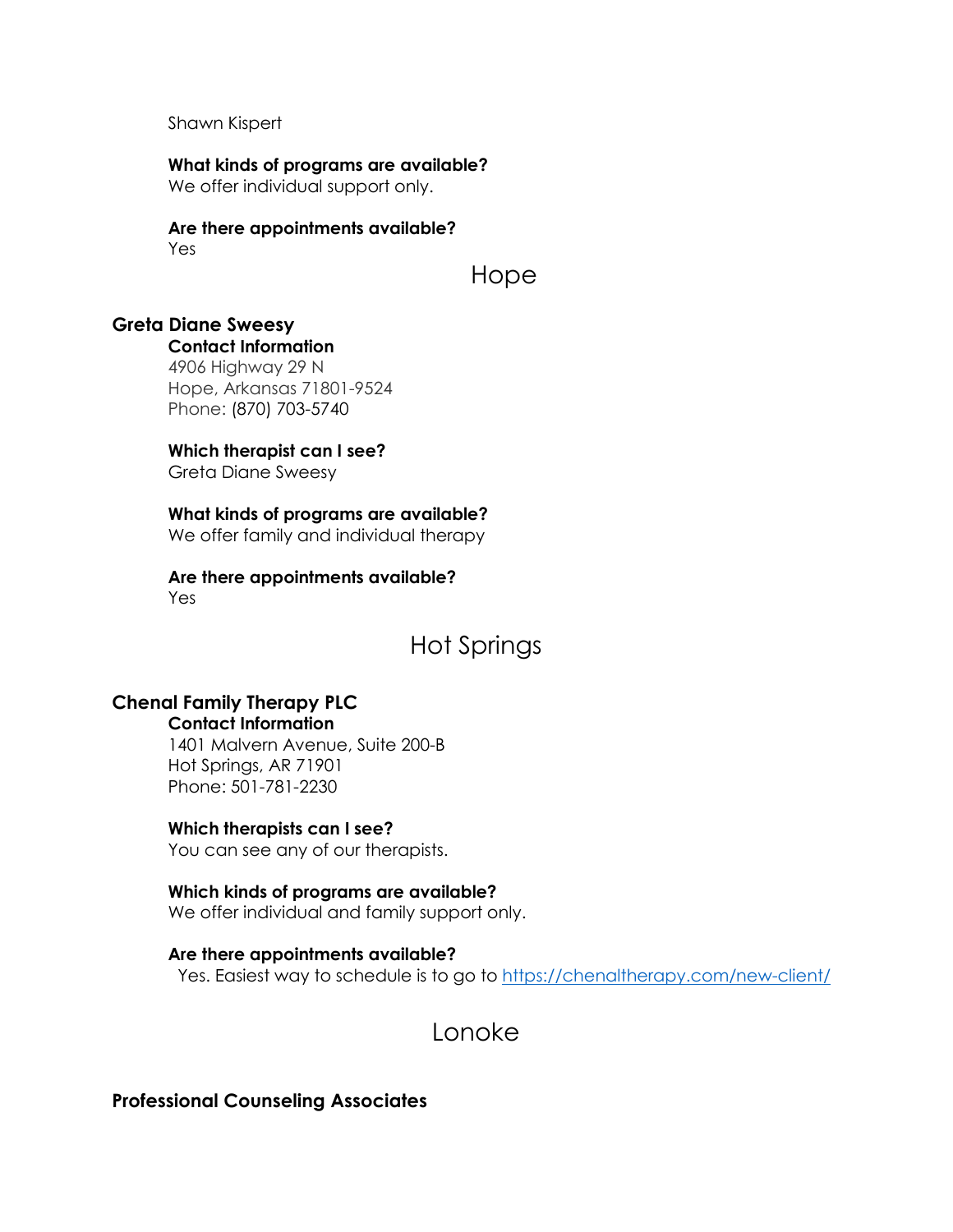## **Contact Information**

201 W 2nd St Lonoke, AR 72086 Phone: (501) 676-3151

## **Which therapist can I see?**

Jaime Starling (all ages)

## **What kinds of programs are available?**

We offer individual and family therapy.

#### **Are there appointments available?** Yes.

## Maumelle

## **ThriveWorks Counseling**

**Contact Information** 102 Country Club Parkway Maumelle, AR 72113 Phone: 501-404-9737

## **Which therapists can I see?**

Jennifer Smith and others

#### **What kinds of programs are available?**

We offer counseling services for individuals ages 6 and older.

#### **Are there appointments available?**

Yes.

## Mountain Home

## **Chenal Family Therapy PLC (Mountain Home)**

**Contact Information** (New Building, call for address)

Phone: 501-781-2230

## **Which therapists can I see?**

Kendyl Tinsley, LPC

## **What kinds of programs are available?**

We offer individual support including the family during individual session. Our services are offered to adults and children.

#### **Are there appointments available?**

Yes. Easiest way to schedule is to go to<https://chenaltherapy.com/new-client/>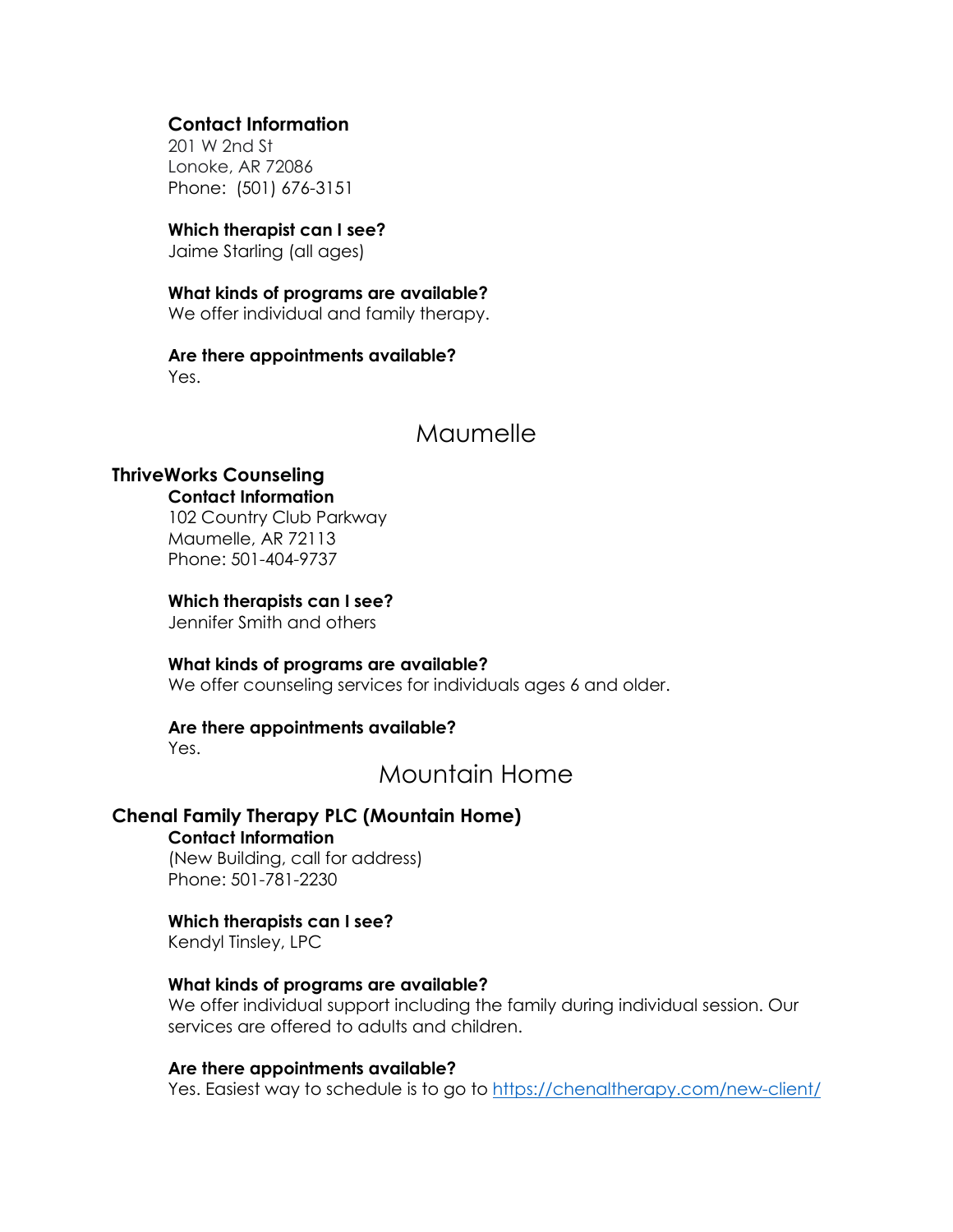# North Little Rock

## **Chenal Family Therapy PLC (North Little Rock)**

#### **Contact Information**

First Security McCain Building 2504 McCain Blvd., Suite 200 North Little Rock, AR 72116 Phone: 501-781-2230

#### **Which therapists can I see?**

You can see any of our therapists.

#### **What kinds of programs are available?**

We offer individual support including the family during individual session. Our services are offered to adults and children.

#### **Are there appointments available?**

Yes. Easiest way to schedule is to go to<https://chenaltherapy.com/new-client/>

## **Professional Counseling Associates**

**Contact Information** 4354 Stockton Drive North Little Rock, AR 72117 Phone: 501-955-7600

### **Which therapist can I see?**

Lisa Hunt and Kirsten Sharp (ages 13 and up)

## **What kinds of programs are available?**

We offer individual and family therapy.

#### **Are there appointments available?** Yes.

Paragould

## **Lewellen and Felty, Psychotherapy and Counseling**

**Contact Information**

2210 Kingshighway, Suite 9 Paragould, AR 72450 Phone: 870-240-6262

#### **Which therapists can I see?**

Sally England and Tiffany Felty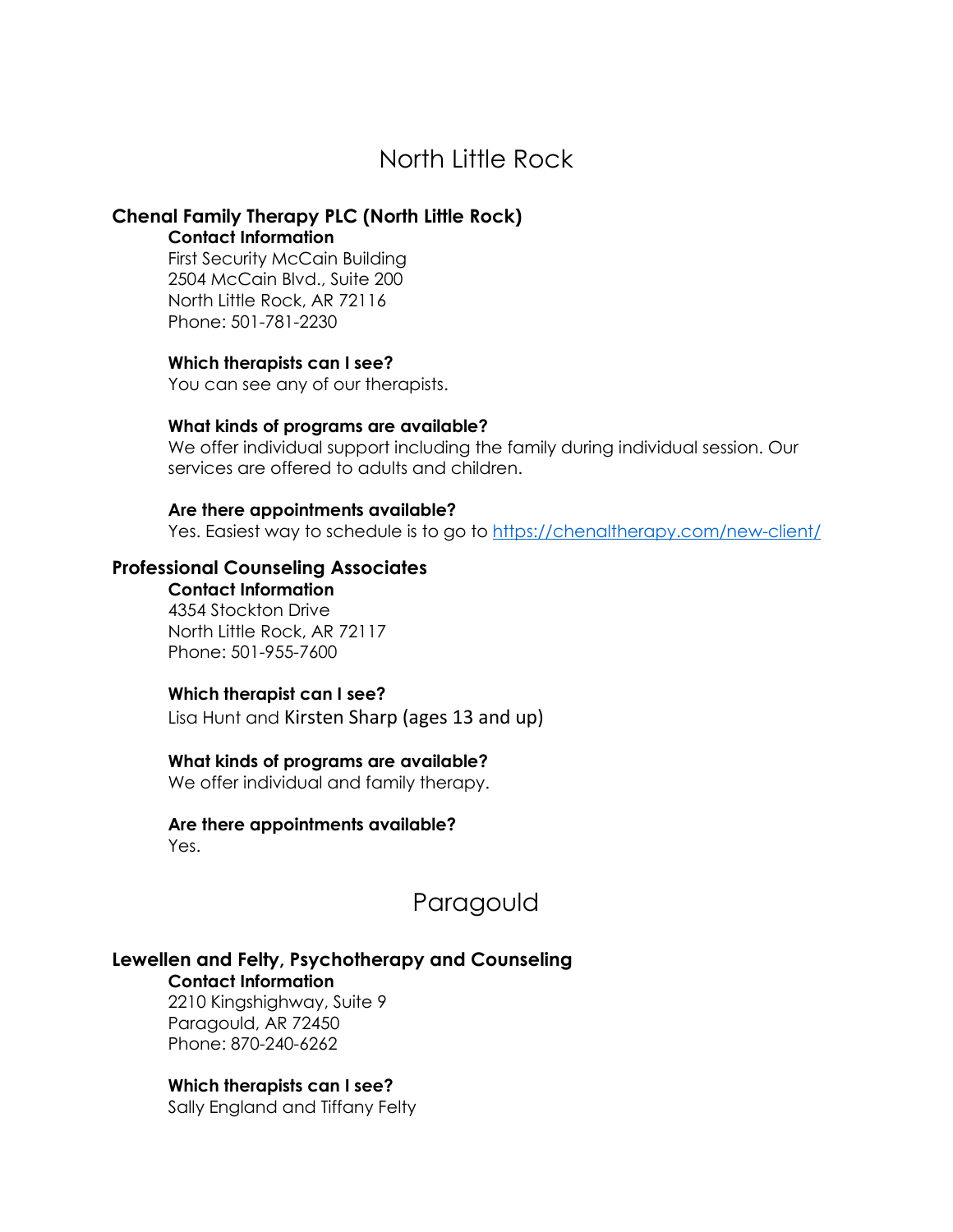#### **What kinds of programs are available?**

We offer individual support including the family during individual session.

#### **Are there appointments available?** Yes.

## **Mid-South Health Systems**

**Contact Information**  28 Southpointe Drive Paragould, AR Phone: 870-239-2244

**Which therapists can I see?**  Brittany Anders

**What kinds of programs are available?** Family and Individual Therapy.

**Are there appointments available?** Yes. Sometimes there is a 2-3 week wait for an intake.

# **Prescott**

## **Greta D Sweesy, LCSW**

**Contact Information**

301 Hale Avenue, Prescott, AR 71857 Phone: [\(870\) 703 5740](tel:8707035740)

## **Which therapists can I see?**

Greta D Sweesy, LCSW

**What kinds of programs are available?** We offer individual support including the family during individual session.

#### **Are there appointments available?**  Yes.

## Rogers

## **Waters Edge**

**Contact Information** 204 S 24th St, Rogers, AR 72758 Phone: (479) [621-0301](https://urldefense.com/v3/__https:/www.google.com/search?ei=4XnrX5cPza6wBaaslrAI&q=water*27s*edge*counseling*rogers*ar&gs_ssp=eJwNxUkKgCAUAFDaBt3BFtHSbyEOR-gS4fD5BGWgDR6_3ua1HScuRJA6PcdK0NgBqlbBCJCoVMQJwFuo8R-dV3MwWkOUS_-6C_NYGEZCFs47Fdy3RCyfhLkwlz-CHBun&oq=Water*27s*Edge*Counseling*&gs_lcp=CgZwc3ktYWIQARgBMg4ILhDHARCvARDJAxCTAjIICC4QxwEQrwEyCAguEMcBEK8BMggILhDHARCvATIGCAAQFhAeMgYIABAWEB4yBggAEBYQHjoFCAAQyQNQ8d_7AliV5PsCYJ77-wJoAHABeACAAXGIAcEBkgEDMS4xmAEAoAECoAEBqgEHZ3dzLXdpesABAQ&sclient=psy-ab*__;JSsrKyslKysrIw!!Azzpby4SUIjS!jcd1aX7_G4jaj2wUXNjkuQDu7cOMcfar7GibDcCCCTDok8gaoNlt1sMvMWrIXa-nqSQ$)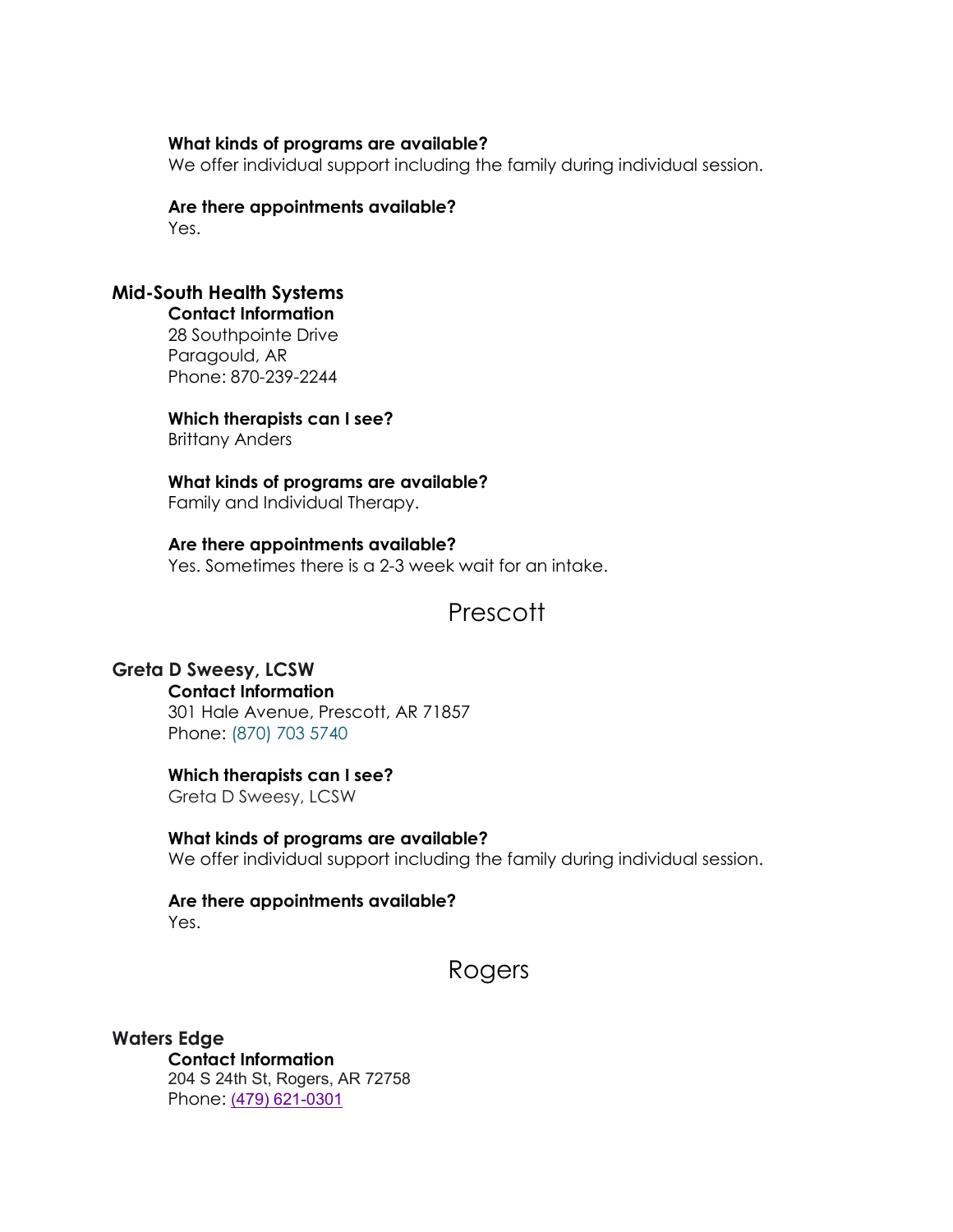#### **Which therapists can I see?**

Michelle Tinker, LCSW

#### **What kinds of programs are available?**

We offer individual support including the family during individual session.

#### **Are there appointments available?**

Yes.

## Russellville

## **Counseling Associates**

## **Contact Information**

1400 E. 16th Street Russellville, AR 72802 Phone: 479-890-3045 or 479-970-1283

#### **Which therapist can I see?**

Leigh Maxwell and Maggie James

#### **What kinds of programs are available?**

We offer individual support including family therapy during individual sessions. Our services are offered to adults and children.

### **Are there appointments available?**

Yes.

## Salem

## **Mid-South Health Systems**

## **Contact Information**

642 N Main Street Salem, AR 72576 Phone: 870-919-8705

#### **Which therapists can I see?**

Robin Stein, LCSW, Deb Alberts, LCSW

#### **What kinds of programs are available?**

Family and Individual Therapy.

**Are there appointments available?** Yes.

Sherwood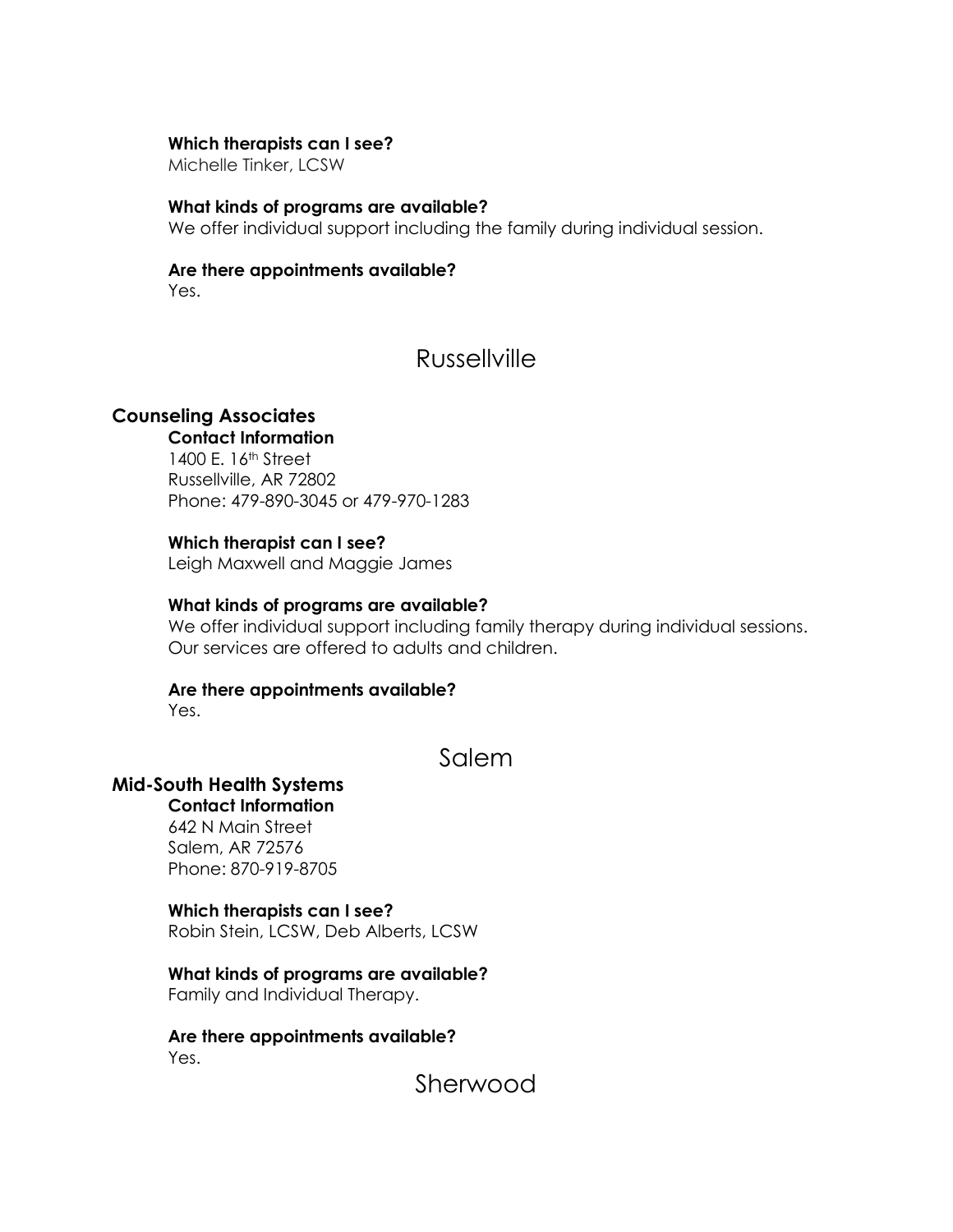## **Professional Counseling Associates**

#### **Contact Information**

7800 AR-107, Sherwood, AR 72120 Phone: (501) 835-4174

## **Which therapist can I see?**

Kirsten Sharp (all ages)

## **What kinds of programs are available?**

We offer individual and family therapy.

## **Are there appointments available?**

Yes.

# Texarkana

## **Chenal Family Therapy PLC (Texarkana)**

**Contact Information**

1305 [Arkansas](https://goo.gl/maps/L4wcxbyEGzNZb1d26) Blvd, Suite 101 [Texarkana,](https://goo.gl/maps/L4wcxbyEGzNZb1d26) AR 71854 (870) [340-2636](tel:8703402636)

## **Which therapists can I see?**

LaSheele Hill or Sarah Ingalls Umphries work in Texarkana at Chenal Family Therapy and come highly recommended.

## **What kinds of programs are available?**

We offer individual support including the family during individual session. Our services are offered to adults and children.

## **Are there appointments available?**

Yes. Easiest way to schedule is to go to [https://chenaltherapy.com/new-client/.](https://chenaltherapy.com/new-client/)

## **Olive Tree Counseling**

**Contact Information**  3930 Galleria Oaks Drive Texarkana, TX 75503 Phone: [\(903\) 336-3484](tel:(903)%20336-3484) | [olivetreetxk@gmail.com](mailto:olivetreetxk@gmail.com)

## **Which therapists can I see?**

Billy Eldridge

## **What kinds of programs are available?**